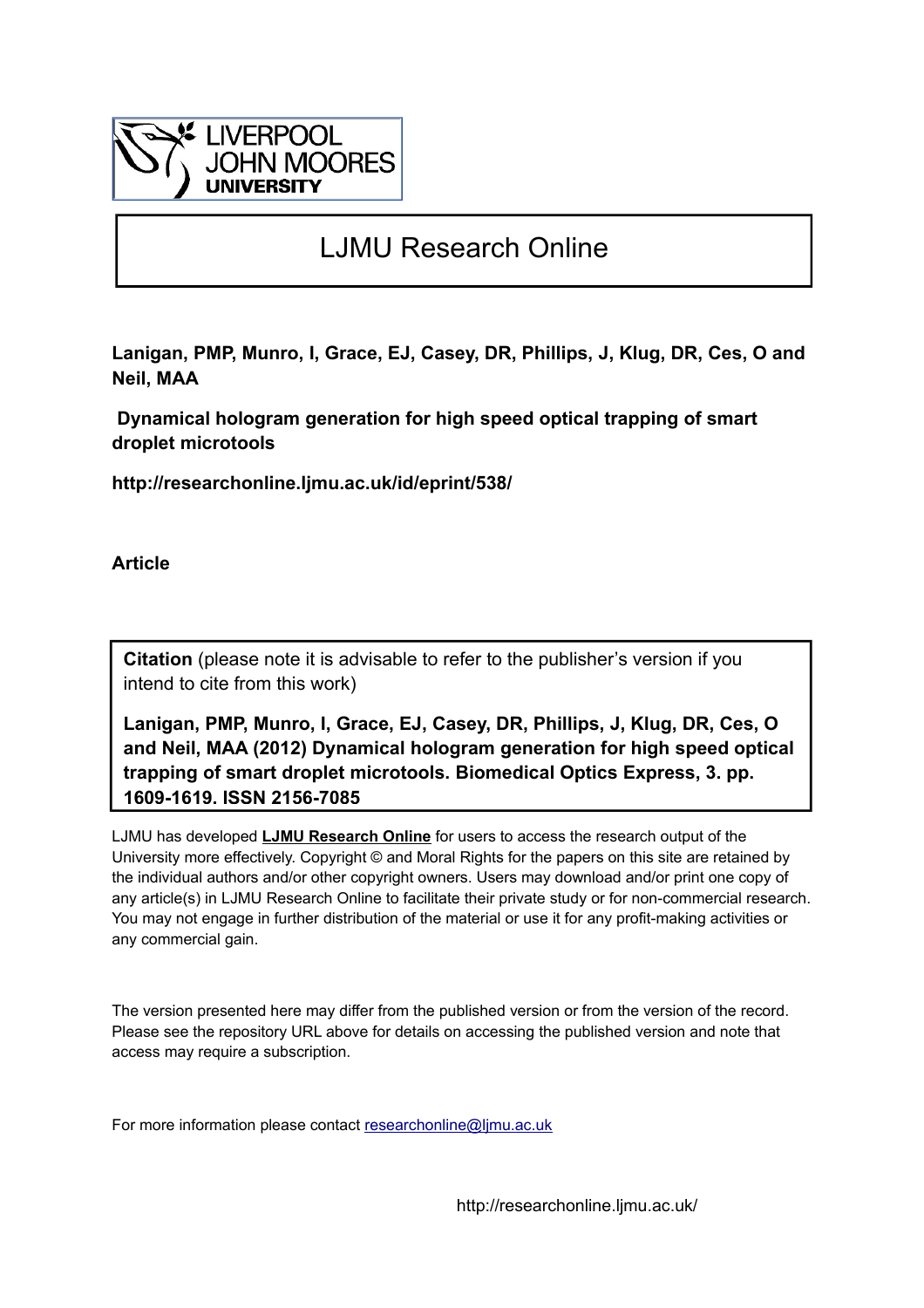# **Dynamical hologram generation for high speed optical trapping of smart droplet microtools**

**P. M. P. Lanigan, 1 I. Munro, <sup>3</sup> E. J. Grace, <sup>3</sup> D. R. Casey, <sup>1</sup> J. Phillips, <sup>1</sup> D. R. Klug, 1, 2 O. Ces, 1, <sup>2</sup> and M. A. A. Neil1, 3, \***

*<sup>1</sup>Single Cell Proteomics Group, Institute of Chemical Biology, Imperial College London, Exhibition Rd, London, SW7* 

*2AZ, UK*

*<sup>2</sup>Department of Chemistry, Imperial College London, Exhibition Rd, London, SW7 2AZ, UK*

*<sup>3</sup>Department of Physics, Blackett Laboratory, Imperial College London, Prince Consort Rd, London, SW7 2AZ, UK \*mark.neil@imperial.ac.uk*

**Abstract:** This paper demonstrates spatially selective sampling of the plasma membrane by the implementation of time-multiplexed holographic optical tweezers for Smart Droplet Microtools (SDMs). High speed (>1000fps) dynamical hologram generation was computed on the graphics processing unit of a standard display card and controlled by a *user friendly* LabView interface. Time multiplexed binary holograms were displayed in real time and mirrored to a ferro-electric Spatial Light Modulator. SDMs were manufactured with both liquid cores (as previously described) and solid cores, which confer significant advantages in terms of stability, polydispersity and ease of use. These were coated with a number of detergents, the most successful based upon lipids doped with transfection reagents. In order to validate these, trapped SDMs were manoeuvred up to the plasma membrane of giant vesicles containing Nile Red and human biliary epithelial (BE) colon cancer cells with green fluorescent labelled protein (GFP)-labelled CAAX (a motif belonging to the Ras protein). Bright field and fluorescence images showed that successful trapping and manipulation of multiple SDMs in *x*, *y*, *z* was achieved with success rates of 30-50% and that subsequent membrane-SDM interactions led to the uptake of Nile Red or GFP-CAAX into the SDM.

© 2012 Optical Society of America

**OSCIS codes:** (140.7010) Laser trapping; (230.6120) Spatial Light Modulators; (050.1970) Diffractive optics; (090.5694) Real-time holography; (170.0170) Medical optics and biotechnology; (180.0180) Microscopy.

#### **References and links**

<span id="page-1-0"></span>1. K. Svoboda, and S. M. Block, "Biological applications of optical forces," Annu Rev Biophys Biomol Struct **23**, 247-285 (1994).

<span id="page-1-1"></span>2. A. Ashkin, J. M. Dziedzic, J. E. Bjorkholm, and S. Chu, "Observation of a single-beam gradient force optical trap for dielectric particles," Opt. Lett. **11**, 288-290 (1986).

<span id="page-1-2"></span>3. E. Fällman, and O. Axner, "Design for fully steerable dual-trap optical tweezers," Appl. Opt. **36**, 2107- 2113 (1997).

<span id="page-1-3"></span>4. W. M. Lee, P. J. Reece, R. F. Marchington, N. K. Metzger, and K. Dholakia, "Construction and calibration of an optical trap on a fluorescence optical microscope," Nat. Protoc. **2**, 3226-3238 (2007).

<span id="page-1-4"></span>5. K. Visscher, G. J. Brakenhoff, and J. J. Krol, "Micromanipulation by "multiple"optical traps created by a single fast scanning trap integrated with the bilateral confocal scanning laser microscope," Cytometry **14**, 105-114 (1993).

<span id="page-1-5"></span>6. M. Reicherter, S. Zwick, T. Haist, C. Kohler, H. Tiziani, and W. Osten, "Fast digital hologram generation and adaptive force measurement in liquid-crystal-display-based holographic tweezers," Appl. Opt. **45**, 888-896 (2006).

<span id="page-1-6"></span>7. J. W. Goodman, "Chapter 7," in *Introduction to Fourier Optics 3rd ed.*(Roberts & Co., 2004).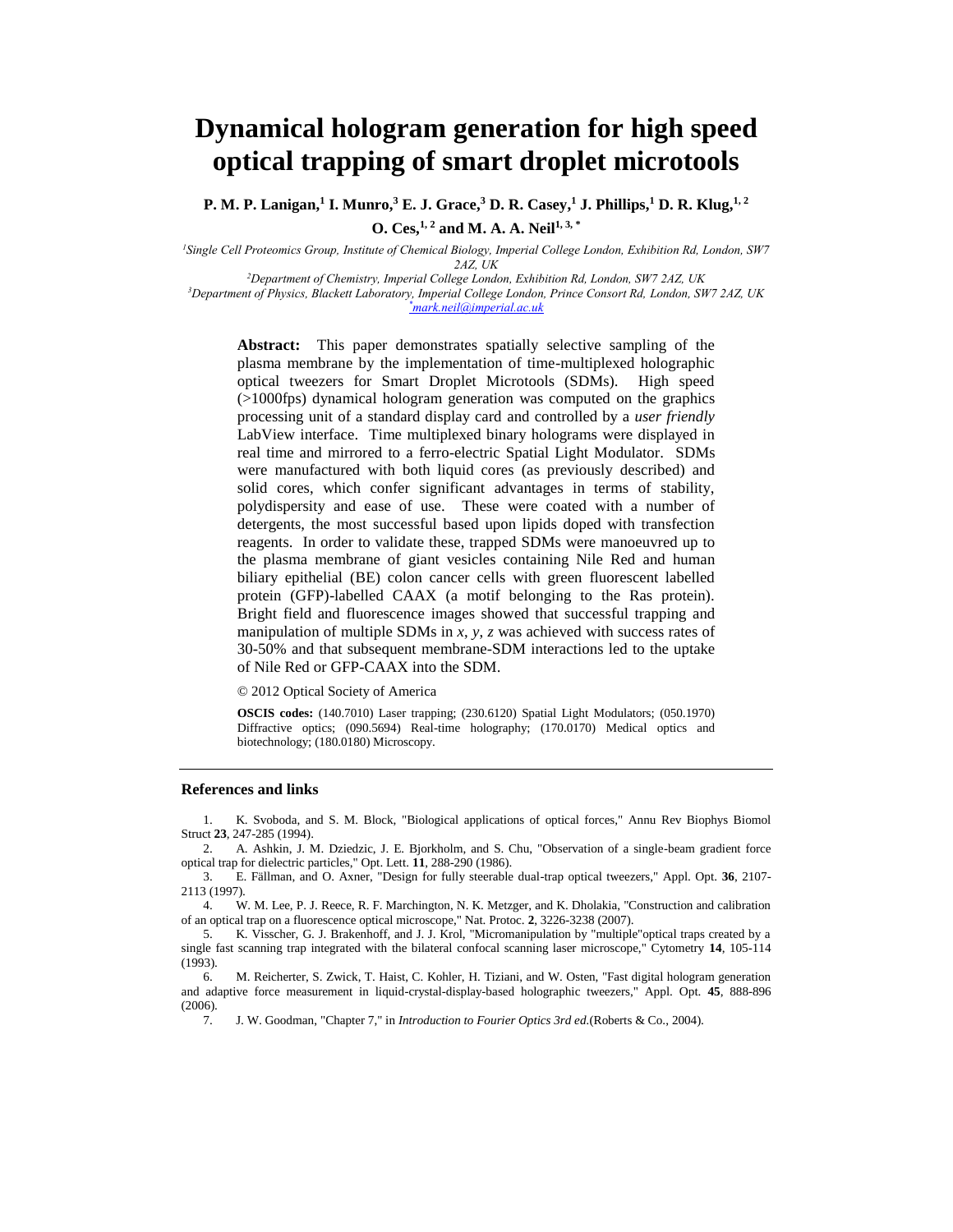<span id="page-2-0"></span>8. J. Leach, K. Wulff, G. Sinclair, P. Jordan, J. Courtial, L. Thomson, G. Gibson, K. Karunwi, J. Cooper, Z. J. Laczik, and M. Padgett, "Interactive approach to optical tweezers control," Appl. Opt. **45**, 897-903 (2006).

<span id="page-2-1"></span>9. A. Lafong, W. J. Hossack, J. Arlt, T. J. Nowakowski, and N. D. Read, "Time-multiplexed Laguerre-Gaussian holographic optical tweezers for biological applications," Opt. Express **14**, 3065-3072 (2006).

<span id="page-2-2"></span>10. T. Haist, M. Reicherter, M. Wu, and L. Seifert, "Using graphics boards to compute holograms," Comput. Sci. Eng. **8**, 8-13 (2006).

<span id="page-2-3"></span>11. R. J. Rost, *OpenGL shading language* (Addison-Wesley, 2008).

12. National Instruments Corporation, "LabView 8.2.1.," (2007)[, http://www.ni.com/labview/.](http://www.ni.com/labview/)

<span id="page-2-5"></span><span id="page-2-4"></span>13. R. H. Templer, and O. Ces, "New frontiers in single-cell analysis," J. Royal Soc. Interface **5**, S111-S112 (2008).

<span id="page-2-6"></span>14. P. M. P. Lanigan, K. Chan, T. Ninkovic, R. H. Templer, P. M. W. French, A. J. de Mello, K. R. Willison, P. J. Parker, M. A. A. Neil, O. Ces, and D. R. Klug, "Spatially selective sampling of single cells using optically trapped fusogenic emulsion droplets: a new single-cell proteomic tool," J. Royal Soc. Interface **5**, S161-S168 (2008).

<span id="page-2-7"></span>15. P. M. P. Lanigan, T. Ninkovic, K. Chan, A. J. de Mello, K. R. Willison, D. R. Klug, R. H. Templer, M. A. A. Neil, and O. Ces, "A microfluidic platform for probing single cell plasma membranes using optically trapped Smart Droplet Microtools (SDMs)," Lab on a Chip **9**, 1096-1101 (2009).

<span id="page-2-8"></span>16. A. Salehi-Reyhani, J. Kaplinsky, E. Burgin, M. Novakova, A. J. deMello, R. H. Templer, P. Parker, M. A. A. Neil, O. Ces, P. French, K. R. Willison, and D. Klug, "A first step towards practical single cell proteomics: a microfluidic antibody capture chip with TIRF detection," Lab on a Chip **11**, 1256-1261 (2011).

17. NVidia, "GeForce 8600" (2009)[, http://www.nvidia.com/object/geforce\\_8600.html.](http://www.nvidia.com/object/geforce_8600.html)

<span id="page-2-10"></span><span id="page-2-9"></span>18. Apple, "Working with Quartz Composer," (2009), [http://developer.apple.com/graphicsimaging/quartz/quartzcomposer.html.](http://developer.apple.com/graphicsimaging/quartz/quartzcomposer.html)

19. NVidia, "FX Composer 2.5," (2009), http://developer.nvidia.com/object/fx\_composer\_home.html

<span id="page-2-12"></span><span id="page-2-11"></span>20. University of Glasgow School of Physics and Astronomy, "Optical Tweezers Software," (2010), [http://www.gla.ac.uk/schools/physics/research/groups/optics/research/opticaltweezers/software/.](http://www.gla.ac.uk/schools/physics/research/groups/optics/research/opticaltweezers/software/)

<span id="page-2-13"></span>21. B. R. Boruah, and M. A. A. Neil, "Susceptibility to and correction of azimuthal aberrations in singular light beams," Opt. Express **14**, 10377-10385 (2006).

<span id="page-2-14"></span>22. M. A. A. Neil, M. J. Booth, and T. Wilson, "New modal wave-front sensor: a theoretical analysis," J. Opt. Soc. Am. A-Opt. Image Sci. Vis. **17**, 1098-1107 (2000).

23. B. Fowle, "Setting up OpenGL in an MFC control," (2006), [http://www.codeguru.com.](http://www.codeguru.com/)

<span id="page-2-15"></span>24. M. Angelova, S. Soléau, P. Méléard, F. Faucon, and P. Bothorel, "Preparation of giant vesicles by external AC electric fields. Kinetics and applications," in *Trends in Colloid and Interface Science VI*, C. Helm, M. Lösche, and H. Möhwald, eds. (Springer Berlin / Heidelberg, 1992), pp. 127-131.

25. beepa, "Fraps real-time video capture and benchmarking," (2009)[, http://www.fraps.com.](http://www.fraps.com/)

#### **1. Introduction**

Optical tweezers are a popular technique in the biomedical sciences for reliably manipulating micron and sub micron sized particles, e.g. cells and beads [\[1\]](#page-1-0). Their popularity stems from the fact they provide a sterile, non-contact method, which if used at low powers have little or no detrimental side-effects to the specimen undergoing manipulation.

Originally a single beam gradient force optical trap was implemented by Ashkin in the 80s by using a single high numerical aperture (NA) objective lens [\[2\]](#page-1-1). In this case *x*, *y* steering is usually achieved by moving a microscope stage and *z* refocusing of the trap is possible by moving the objective or an external lens on the optical bench. Subsequently, multiple beam traps were introduced e.g. dual beam traps where a beamsplitter and mirrors in a 4-f arrangement allows for the steering of two independent optical traps [\[3,](#page-1-2) [4\]](#page-1-3) in *x*, *y*, *z*. However, the use of 'bulk' optics becomes complicated when higher degrees of multiplexing are required and a power sharing approach is usually implemented either by a fast single scanning beam [\[5\]](#page-1-4) with acousto-optic modulators or by holographic optical tweezers [\[6\]](#page-1-5) using spatial light modulators (SLMs). This latter approach also allows the ability to refocus the individual beams to give full three-dimensional control of the multiple optical traps.

Holographic optical tweezers have been focussed on two different approaches. The first uses complex multi-output holograms to share the available power simultaneously amongst the required spot positions, and this approach must be followed when the spatial light modulator is slow, typically nematic liquid crystal SLMs [\[7\]](#page-1-6). There is a significant overhead however in the calculation of these complex spatially-multiplexed holograms, which demand both substantial software development and host computer time. A LabView based solution for generating these sort of holograms using various algorithms has been demonstrated by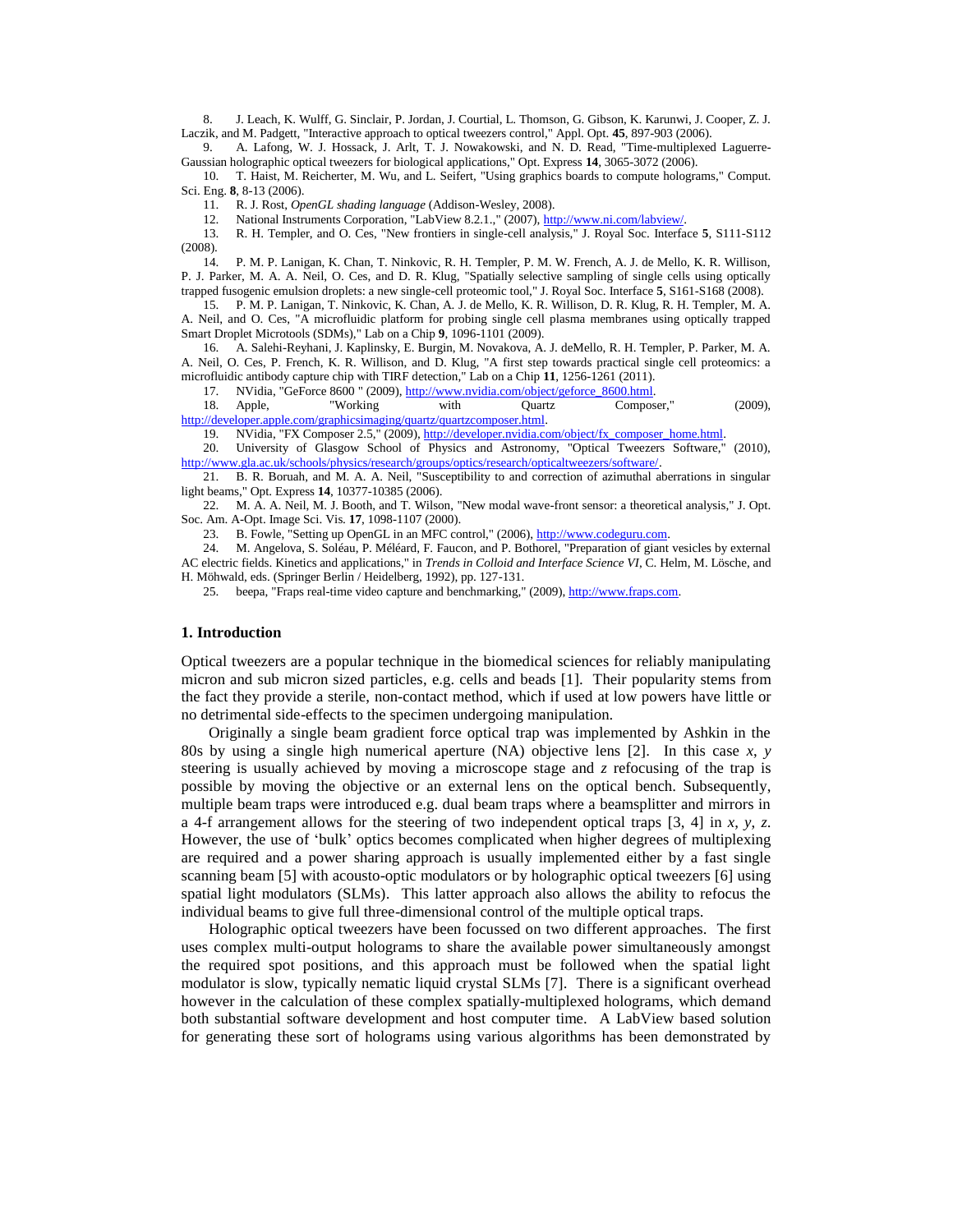Leach *et al* [\[8\]](#page-2-0). For faster SLM devices such as a ferro-electric liquid crystal SLM with ~10s μs switching times, a time multiplexed approach can be used where a sequence of much simpler holograms can be calculated and displayed in quick succession to scan the beam between the required spot positions. This approach is typified by the work of Lafong et. al. [\[9\]](#page-2-1) who used OpenGL commands on the host PC to calculate holograms on a graphics card. However, their approach using geometrical drawing commands in OpenGL is still relatively complex and potentially inaccurate

In this contribution, we have used a ferro-electric liquid crystal on Silicon (FLCOS) SLM in a similar manner to Lafong *et al*. [\[9\]](#page-2-1), where the 24 bit colour planes of the device display the required binary holograms for up to 24 independently steerable optical tweezer spots. However, instead of using convex polygons as described previously we have developed a method that uses the vertex and fragment shaders written in a simple C-like programming language running directly on the GPU. This takes advantage of the operational power of the GPU as demonstrated by Haist *et al*. who, using a Twisted-Nematic SLM (TN-SLM) for holographic tweezers and programming their GPU in Cg, managed to outperform a standard Pentium 4 (1-2GHz) CPU by at least ten to one [\[10\]](#page-2-2). The advantages of the GPU approach are that it calculates the hologram *in-situ* in video memory, thus avoiding the overhead of transferring the hologram data across busses in the computer, as well as making use of the multiple parallel processing cores typically available in the current generation of GPU chips. In our case we use the faster FLCOS-SLM displaying simpler binary holograms, which can be generated with as little as a single line of simple C-like code written in OpenGL Shading Language (GLSL) or similar low level graphics processing languages (Cg or HLSL) [\[11\]](#page-2-3).

In our experiments, time-multiplexed optical tweezers that utilise 24-bit colour to encode the position of each optical trap require the calculation of each full holographic frame to be performed in ~700μs in order for the full 24-bit frame to be displayed at the 60Hz refresh rate of the graphics card and FLCOS SLM drive electronics. High-speed computation of holograms is essential for smooth trap manipulation as they are tracked across the field of view, including any necessary aberration corrections or the generation of helical phase or donut beams. Furthermore, to make the power of the GPU more accessible to non-specialists, we have developed an interface where variables to control the holograms can be passed into the GLSL text files from LabView 8.2.1. (National Instruments Corp), which has an easily accessible graphical user interface [\[12\]](#page-2-4).

As an example of the operation of the system we demonstrate the use of optical trapping for single cell analysis. These methods are becoming crucial in understanding heterogeneity and cell-to-cell variations that cannot be detected from measuring averages in large populations [\[13\]](#page-2-5). To address this we have recently introduced a new proteomic tool that performs spatially selective sampling of the plasma membrane from single cells. This technology uses Smart Droplet Microtools (SDMs), which are optically trapped, emulsified oil droplets or beads with functionalised outer coatings. The coatings can be tailored for the specific interaction required with the cell and several types of these have been developed. SDMs coated with a 1,2-dioleoyl-*sn*-glycero-3-phosphocholine (DOPC) and 1,2-dioleoyl-*sn*glycero-3-phosphoethanolamine (DOPE) mixture have fusogenic properties and following  $\sim$ 10 seconds contact with a target cell a membrane tether can be formed by steering the optically trapped SDM away from the cell-SDM docking site [\[14\]](#page-2-6). It has also been possible to remove membrane-anchored GFP from the cell's inner leaflet of the plasma membrane without forming a tether. In this case the SDMs were functionalised with an amphiphilic detergent molecule (Triton- $X100$ ), which is commonly used to solubilise cells. Furthermore, the introduction of a microfluidic device platform significantly aided in the storage and control of SDMs, allowing highly selective cell-SDM interactions to take place [\[15\]](#page-2-7). For the first time, we present SDMs with solid cores manufactured from 1µm silica spheres coated with a mixture of 9:1 DOPC and dimethylditetradecylammonium bromide (DMDTAB). These were prepared by the overnight shaking of silica spheres with an excess of small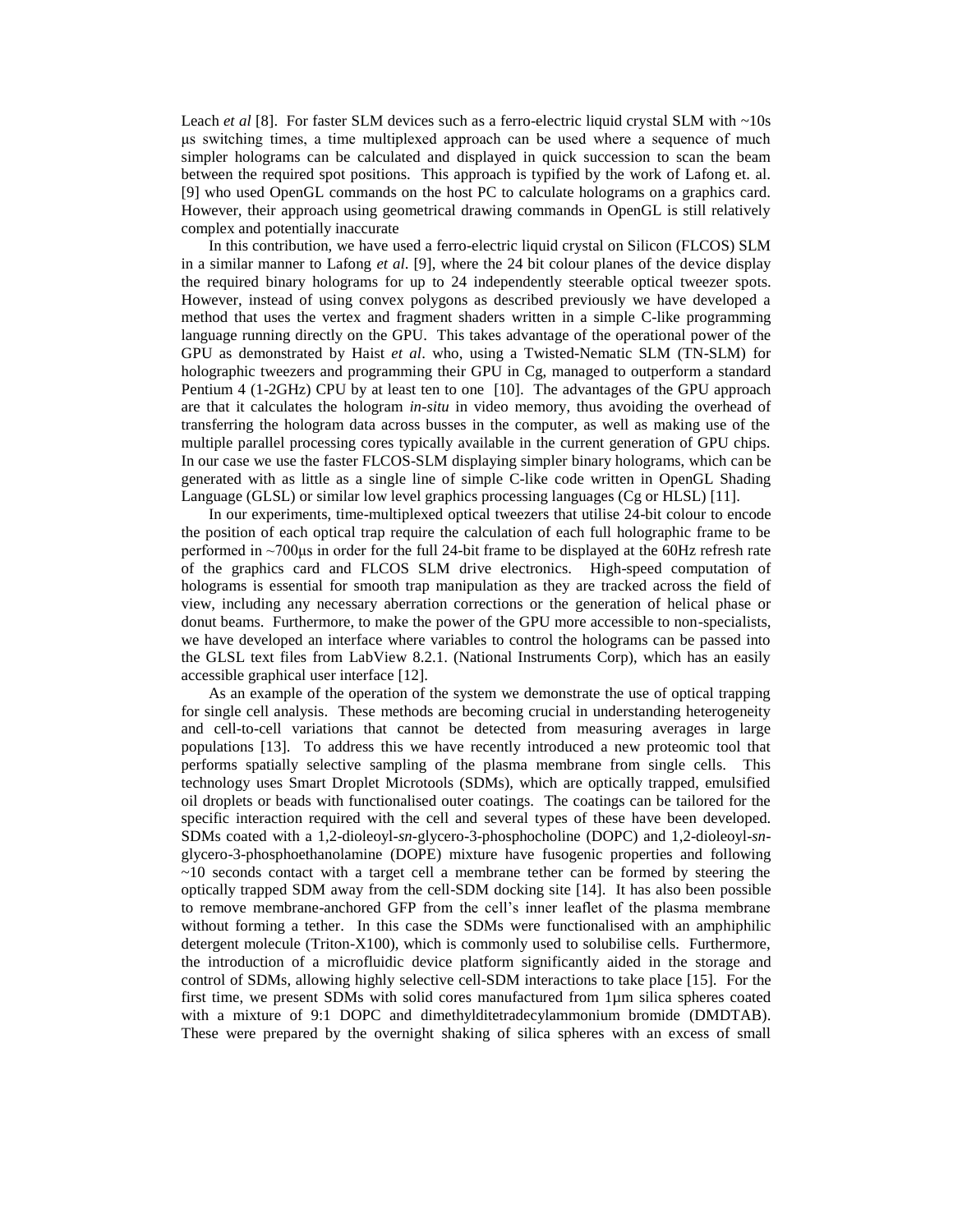unilamellar vesicles of the lipid mixture suspended in buffer, to form particles coated with one or more bilayers. The use of solid cores significantly increased trapping efficiencies and eliminated issues with SDM stability, buoyancy and polydispersity, while the addition of DMDTAB, a transfection reagent more commonly used in molecular biology protocols, presented CaaX-GFP sampling success rates as high as 50%.

We believe that for single cell manipulations and measurements to be used effectively, tools must be developed to allow precise, individual control of multiple traps. This is illustrated here by applying our dynamical holographic optical tweezer system to enable  $x$ ,  $y$ ,  $z$ control of SDMs to allow multiple, spatially selective sampling of giant vesicles and of the plasma membrane of biliary epithelial (BE) cells. This provides a robust method for sampling several distinct sites simultaneously on a cell surface in addition to making repeated measurements at the same site of interest. The development of such a flexible sampling platform may, when coupled to recent advances in single-molecule protein quantification [\[16\]](#page-2-8), allow almost real-time read-out of the state of a cell membrane over its lifecycle. In this way, the behaviour of individual cells may be monitored and their individual responses to stimuli may be observed, revealing insights into their variation due to age, disease states or the administration of drugs or cell signalling agents.

### **2. Material and methods**

#### *2.2 Dynamical hologram generation*

The holograms were calculated on a NVidia GeForce 8600GT 512MB RAM GPU [\[17\]](#page-2-9). This processor has 32 processing pipelines that can run in parallel at clock speeds of up to 540MHz and with a total memory bandwidth of 80GB/sec. The output is displayed full-screen on a  $1280 \times 1024$  pixel monitor, which is cloned to the FLCOS SLM (CRL-Opto SXGA-R-H1 1280 1024) used in the optical system for trapping. *Vertex* and *fragment* shaders running on the GPU were programmed in GLSL. Vertex and fragment shaders are key parts in the complex pipeline used to display graphics in highly realistic 3D games [\[11\]](#page-2-3). The basic idea of how shaders work is shown in the Fig. 1. In brief, an object e.g. triangle is outlined geometrically by a set of *user primitives* and these can then be transformed, e.g. stretched, translated and rotated by the vertex shader, in the case of 3D games in particular to allow rendering of the object from different viewpoints, but are also be used here to anamorphically scale the hologram as required. The job of the fragment shader is to then "shade" the object based on these transformed vertices on a pixel-by-pixel basis in respect of the output display device. This final operation is a highly parallelisable one and speed is achieved in modern graphics cards with a set of pipelined parallel processing cores; for details see [\[10,](#page-2-2) [11\]](#page-2-3). Using this approach the card used here can effectively independently calculate at 5.4 billion pixels/sec in parallel.



Fig 1. Basic idea behind GPU pipeline, (a) user primitives define an object to be manipulated and rendered, (b) the object is transformed by the vertex shader (c) the object is rendered by the fragment shader.

There are currently several available software suites that allow writing, debugging and optimisation of shaders. For example, Quartz Composer and FX-Composer are used for Macs and PC-based operating systems respectively, though not necessarily covering all GPUs.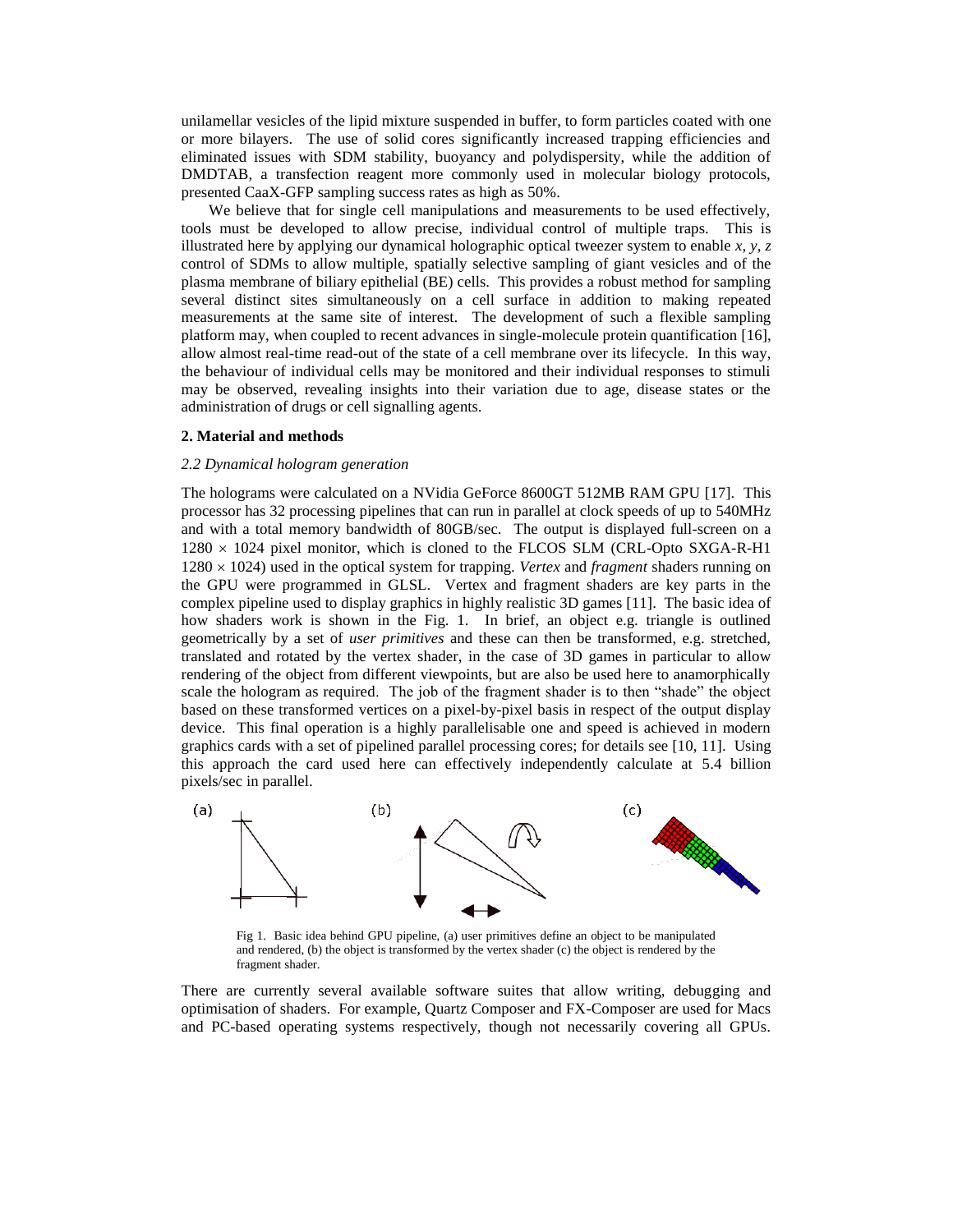There are also several different, yet similar shader languages that can be used, e.g. Cg and High Level Shader Language (HLSL) [\[18,](#page-2-10) [19\]](#page-2-11). It is also possible to write shaders without such tools due to their inherent simplicity and the limited nature of the programming language (see the "Orange book" [\[11\]](#page-2-3)). To give the reader some idea of the simplicity of the code an extract of the key part is shown in Eq. (1).

```
{
    …
   colorsum=black;
   for(iter=0; iter<maxtraps; ++iter) { //loop over required traps
      if (\sin(x^*tiptilt[iter][0] + y^*tiptilt[iter][1])<0) { //calculate binary hologram
          colorsum = colorsum + colourmap[iter]; //assign colour (on state)
       } else {
          colorsum = colorsum + OuterColor; //assign black (off state)
       }
   }
   gl_FragColor = vec4(colorsum, 1.0); //24-bit pixel output value
\} (1)
```
This simple 'for' loop, runs independently and once only at each pixel position in the hologram for each video frame that is output (at 60Hz in our case). The code binarises the desired tilted wavefront phase and then encodes the hologram pixel value with a colour (set of bit planes) stored in a look-up table (colourmap[iter]), for each trap of the total number of traps (maxtraps). The colour-coding look-up table is generated and indexed once by the LabView program and passed through to the shader along with the required spot positions as scaled values in the array tiptilt[][]. These two arrays are set globally and available to the fragment shader when it runs at each output pixel position; however the particular output pixel positions in the hologram, *x* and *y*, are interpolated by the graphics card using values from the vertex shader and passed to the fragment shader code individually at each pixel depending on the hologram pixel position being calculated. Thus each trap can be time-multiplexed into colour bit planes as has been previously been shown [\[9\]](#page-2-1) with maxtraps sharing 24/maxtraps colour bit planes. The last line in this code sets the output pixel value of the pixel that is then sent to the display. In our case this is transmitted digitally to the SLM over a DVI-D cable link and the SLM drive circuitry then displays each of the 24 bit-planes in sequence for an equal length of time on the FLCOS device. With this approach the dwell time can be shared equally between 1, 2, 3, 4, 6, 8, 12 or 24 traps, or unequally shared between any number up to 24 traps. Aberration correction and defocus for individual traps are easily accommodated in the above code at the binarisation stage, and indeed are included in the full version of the shader code used by our LabView user interface.

#### *2.3 LabView user interface*

An important aspect of this research was to allow non-specialised users to utilise the operational power of the GPU for high speed holographic trapping. We therefore chose LabView 8.2.1 to be the front-end of the technology as this has a user friendly graphical interface and pre-coded virtual instruments that control peripheral devices such as cameras and motorised stages [\[12\]](#page-2-4). LabView is also a relatively high level language and is becoming more popular amongst scientists who have little or no knowledge of text based coding languages such as C. Indeed other LabView based spatially multiplexed holographic optical trapping software with GPU processing are available for download, for example from the University of Glasgow [\[20\]](#page-2-12).

The designed interface displays controls for selecting the number of traps and for Zernike mode aberrations. It also features sliders for independent, high NA defocus for each trap and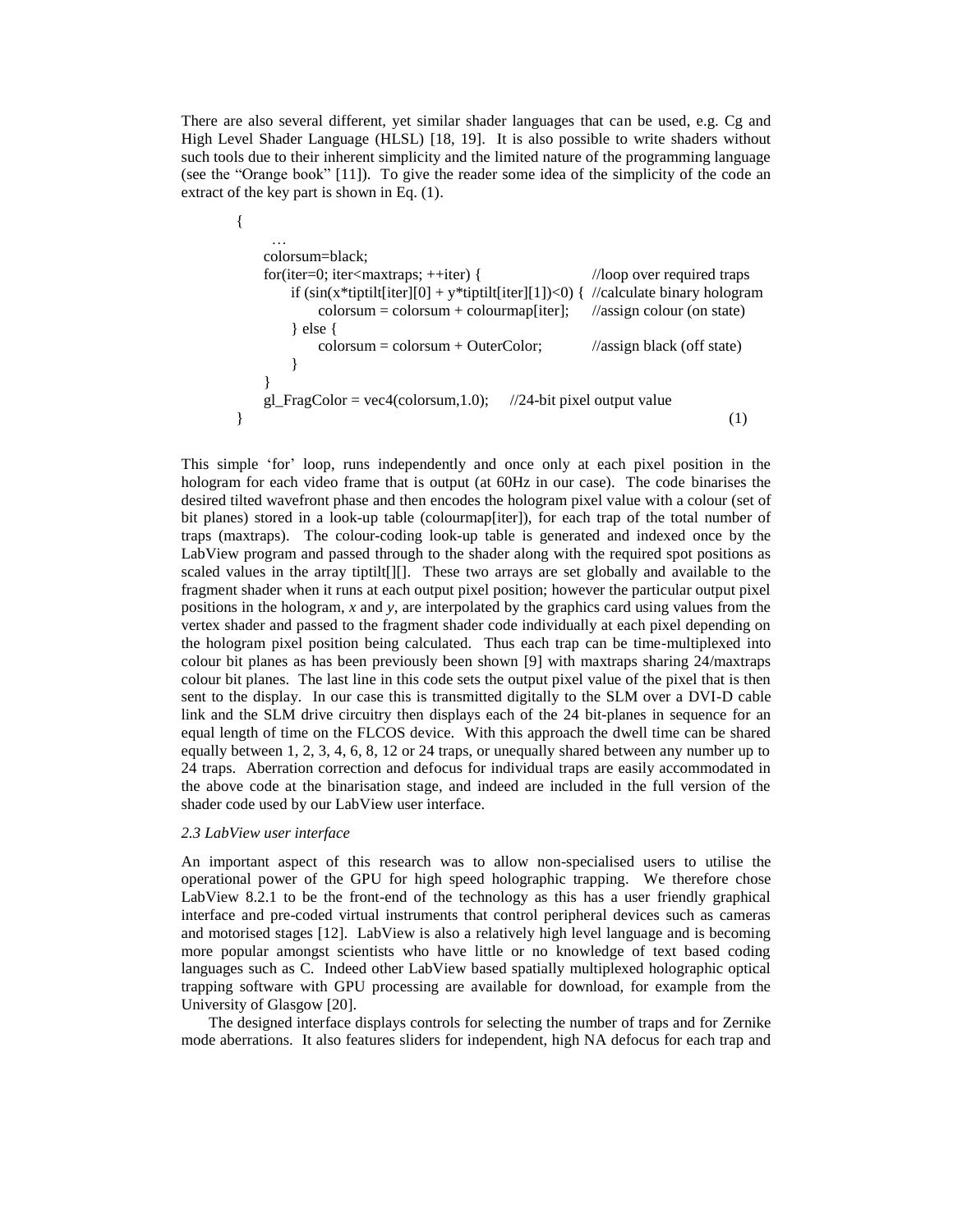topological charge setting for helical phase or donut beam generation. The hologram aspect ratio could be configured on the fly as well as controls to open and close the OpenGL hologram window. Aberration correction of anti-symmetric Zernike modes was achieved by viewing the quality of a reflected donut beam, which was imaged in reflection off of an IR mirror with a CCD [\[21\]](#page-2-13). For symmetrical aberrations e.g. spherical, a modal wavefront sensor as described by Neil at al. was implemented [\[22\]](#page-2-14).

As described in the previous section, variables such as Zernike modes and high NA defocus etc. were passed into the GLSL *via* the 'call library function' node in LabView, which loaded the MFC -DLL Release version of the precompiled C++ code. In this case the call library function interface node was configured to use the recommended Standard API (Application Interface) convention. The DLL also contained functions to open and close the hologram; the former had additional code to display the hologram fullscreen on the hologram designated monitor. The DLL itself had 3 layers; a class to communicate with LabView; a class that contained OpenGL commands, which set-up the OpenGL window including the viewport, user primitives and reading shaders and the third class to create the OpenGl window in an MFC dialog box. Fortunately much of the OpenGL-MFC code is open source and there are several developer sites on the internet that are available to get an application started, a good example of which can be found in [\[23\]](#page-2-15). The vertex and fragment shaders were written in MS note pad and saved as rich text files, which were called by the OpenGL class. Variables passed in by LabView were passed to the shaders using OpenGL commands with ARB extensions as described in the Orange book [\[11\]](#page-2-3).

As described the majority of variables were sent to the fragment shader of the GPU excluding the hologram's aspect ratio, which was sent to the vertex shader. This was used to correct for the elongated appearance of the hologram in the *x*-direction due to the larger number of pixels i.e.  $x/y$  pixel ratio =  $1280/1024 = 1.25$ .

The LabView code itself consisted of two state machines in parallel that controlled the hologram generation and camera acquisition respectively. The latter saved images in .png format, movies in .avi format and displayed the trap position with a colour coded square onto the image window, see Fig. 2 for layout of LabView interface.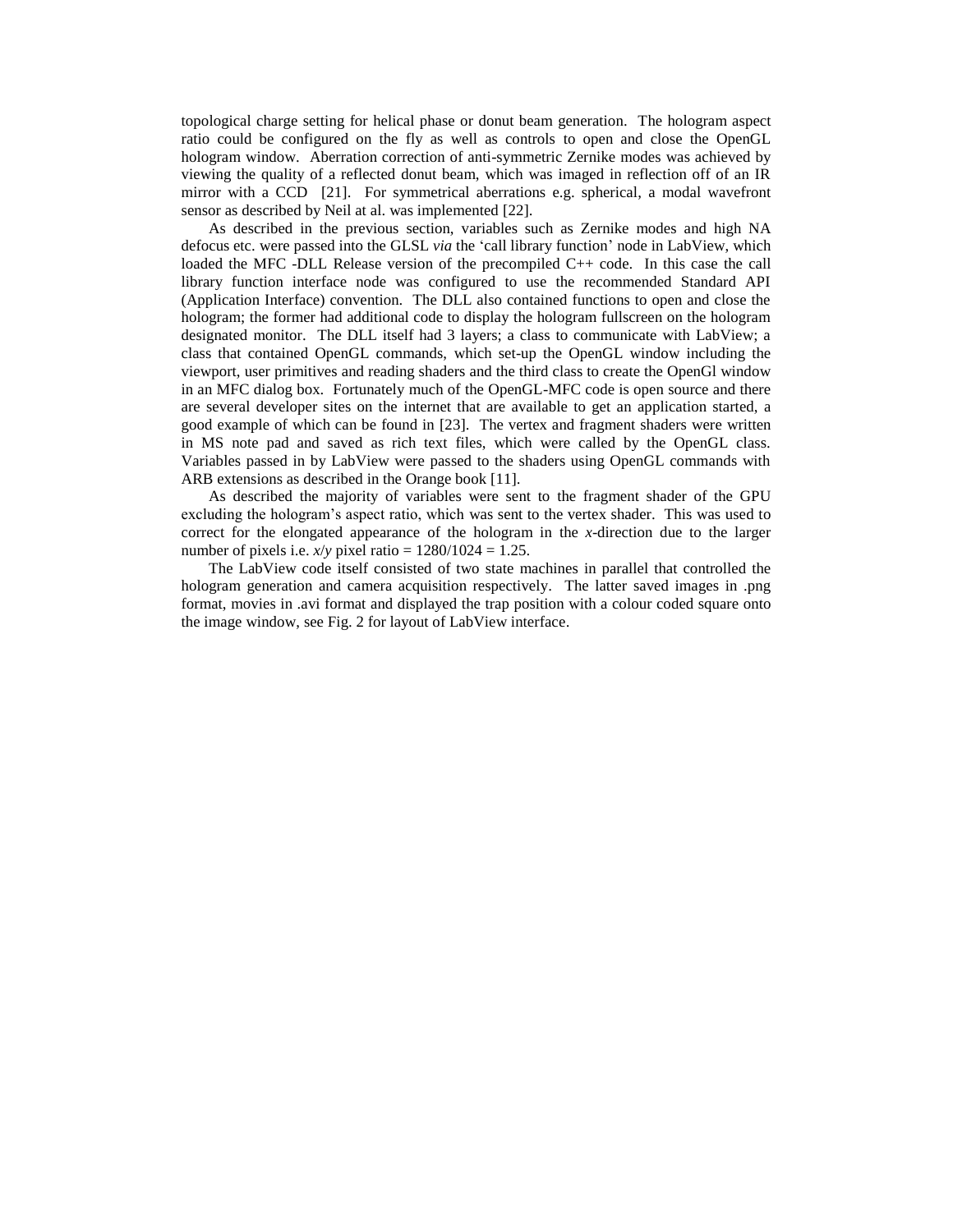

Trap controls and camera acquisition

ORCA-ER camera viewport

Fig. 2. Shows LabView user interface for dynamical hologram generation and trap manipulation. Two displays were used, monitor  $1$  (17-inch 1280 $\times$ 1024 pixels) for the OpenGL window for displaying the shaded 24 bit holograms and monitor 2 (24-inch  $1920 \times 1200$  pixels) for the number of traps selection, defocus, aberration correction and camera acquisition controls.

#### *2.4 Optical trapping set-up*

The optical set-up was built around a Nikon TE2000-U inverted microscope fitted with a stage riser for the fitting of two stacked carousels. The upper carousel contained the Nikon cube with IR trapping dichroic (Chroma Corp) and was directly beneath the  $60 \times 1.2$ NA water immersion objective used in all trapping experiments. Alignment of the set-up was made by using the transillumination light source used for bright-field and a phase contrast objective  $10\times$  or 20 $\times$ . Two IR coated doublets (Linos photonics, OiOptic) were then used to form an image of the phase ring on the SLM. To accommodate the large size of the SLM (20mm square), the lenses were chosen to slightly reduce the image of the SLM at the pupil plane of the objective using two IR doublets  $f = 200$ mm and  $f = 160$ mm respectively (Linos Photonics, QiOptic). The laser used was a Ytterbium fibre laser with linear polarisation and at a wavelength of 1070nm. The fibre optic output of the laser was collimated to a large beam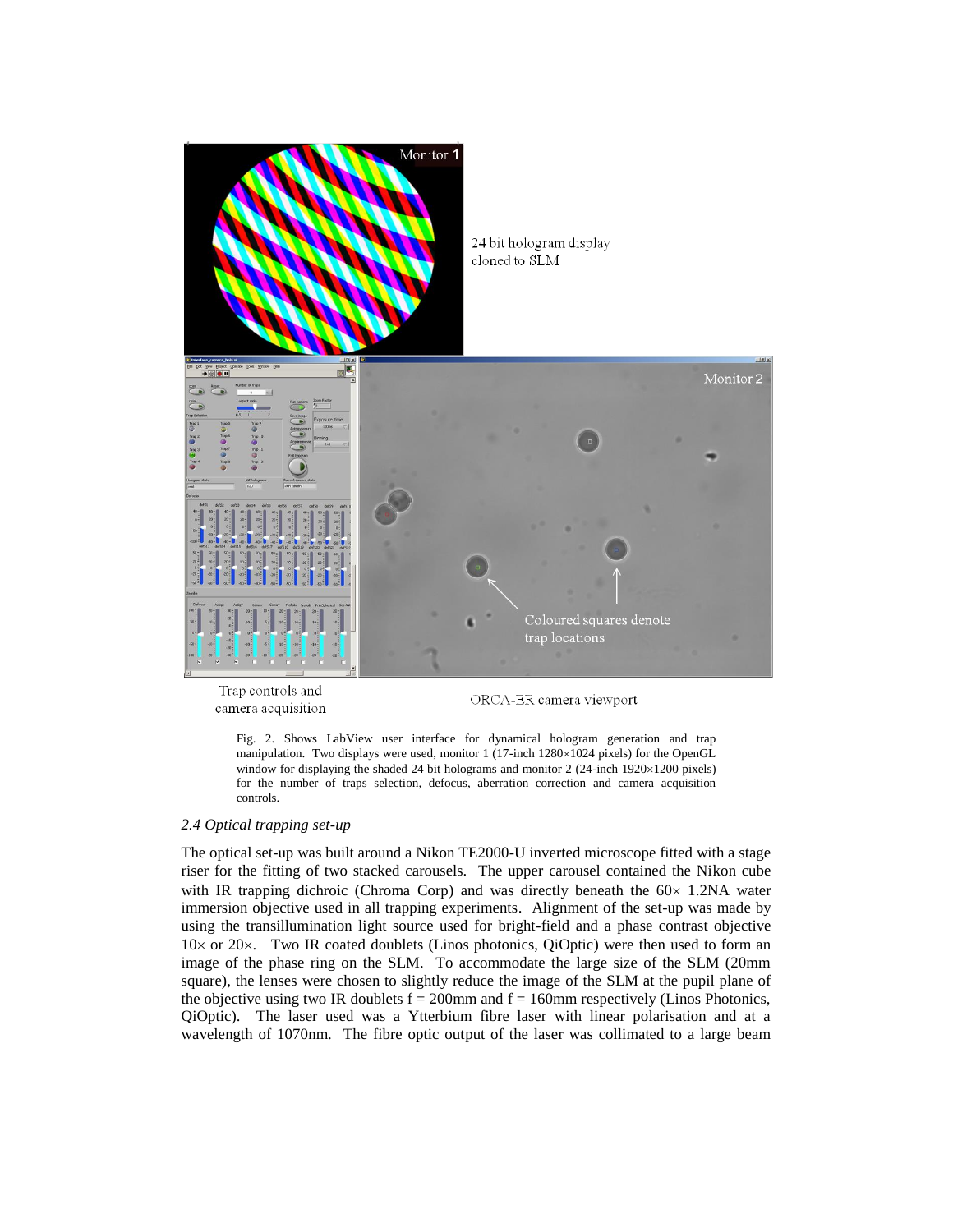diameter of 8mm, which was then expanded by a factor of 2.5 by another set of IR coated doublets,  $f = 40$ mm and  $f = 100$ mm respectively (Linos Photonics, QiOptic). Furthermore two half-wave plates were placed before and after the SLM and before a 25mm polarising beam-splitter (Edmund Optics), in order to dump the unwanted unmodulated beam into a purpose built commercial beam-dump (Thorlabs), (see Fig. 3 for a schematic of the optical system built). The optical throughput of the system measured at the pupil plane of the objective was ~10% with losses mainly due to the poor diffraction efficiency of the SLM in the IR.



Fig 3. Showing optical trapping set-up, the IR laser source was expanded onto the SLM, which was then imaged onto the back aperture of the microscope objective lens. The half-wave plates and polarising beamsplitter selected out the phase modulated diffracted beam from the unmodulated dc component.

#### *2.5 SDM, cell and giant vesicle preparation*

Liquid core SDMs were prepared as previously reported from emulsions of heptanes or hexadecane stabilised in water by either Triton-X 100 a mixture of DOPE and DOPC [13, 14]. Solid cores were prepared using small unilamellar vesicles of 90% DOPC 10% dimethylditetradecylammonium bromide (DMDTAB), mol:mol. In brief, around 0.5mg of the mixture of lipids were co-dissolved in chloroform and then evaporated to dryness under a nitrogen stream. The resulting lipid film was re-suspended in 2ml Dulbecco's phosphorbuffered saline (PBS) and extruded ten times through 2 x 200nm polycarbonate membranes (Whatman, USA) in a Lipex high-pressure extruder (Northern Lipids, Canada).

0.5ml of the resulting suspension was mixed with  $1\mu$ l of a suspension of  $1\mu$ m silica spheres (5% by weight in water, Sigma-Aldrich, UK) in a 1.5ml Eppendorf vial and shaken overnight at approximately 450 rpm. The beads were then centrifuged to a pellet, the supernatant removed and the beads re-suspended in fresh PBS. This process was repeated to remove any excess lipid and once re-suspended in PBS were stored at 4ºC to await their use.

GFP-expressing human BE colon cancer cells were prepared as previously described elsewhere [\[14,](#page-2-6) [15\]](#page-2-7), while giant unilamellar vesicles of DOPC containing 1% Nile Red dye were prepared by electroformation from indium tin oxide-coated glass [21]. The vesicles were grown in a 200mM sucrose solution, then diluted 99:1 with 200mM glucose solution in order that they sank, for ease of study.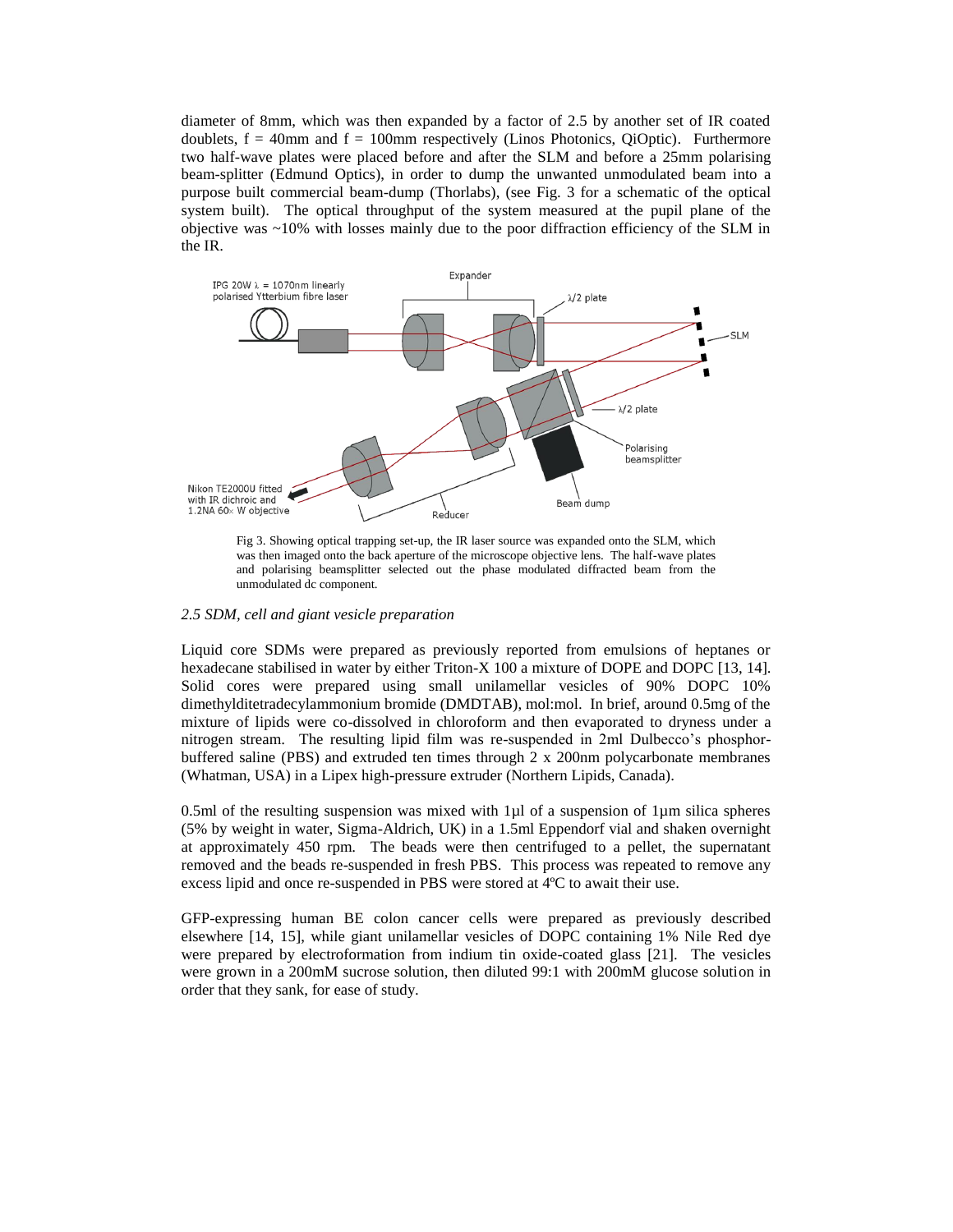# **3. Results**

#### *3.0 GPU performance testing*

To gain insight into the operational power of the GPU in generating holograms on the fly, a commercial game profiling and benchmarking tool was used [\[25\].](#page-2-13) This tool auto-detects OpenGL windows and displays an on screen frame count.



Fig. 4. Screen shots showing dynamical (a) aberrations (Media 1), (b) single spot scanning(Media 2), (c) 3 spot scanning (Media 3) and (d) one spot scanning from a 12 spot time-multiplexed hologram (Media 4).

1-24 bit time-multiplexed holograms were tested in turn and the on screen frame count was measured to be 60Hz, i.e. for 24 bit planes,  $24\times60 = 1440$  holograms/sec. Furthermore, this tool was used to record the OpenGL window as it is commonly used for video game trailers. Screen shots of dynamical hologram generation including aberration and spot scanning are shown in Fig. 4.

#### *3.1 Testing the system*

In order to test the hologram generation a preliminary optical set-up was used which directed a 2mW, 532nm, diode pumped solid state laser (DPSS) (Scitec Instruments) onto the SLM. The resulting diffraction pattern was then focussed by a lens into a fluorescence slide (Complementary fluorescently doped orange slide, Chroma Corp), which was in turn magnified a 100 times onto an ORCA-ER CCD (Hamamatsu) by a  $10\times$  microscope objective and eyepiece (Linos Photonics, QiOptic) respectively. Examples of *x*, *y*, *z* manipulation, aberration correction and helical phase beams with increasing topological charge are shown in Fig. 5.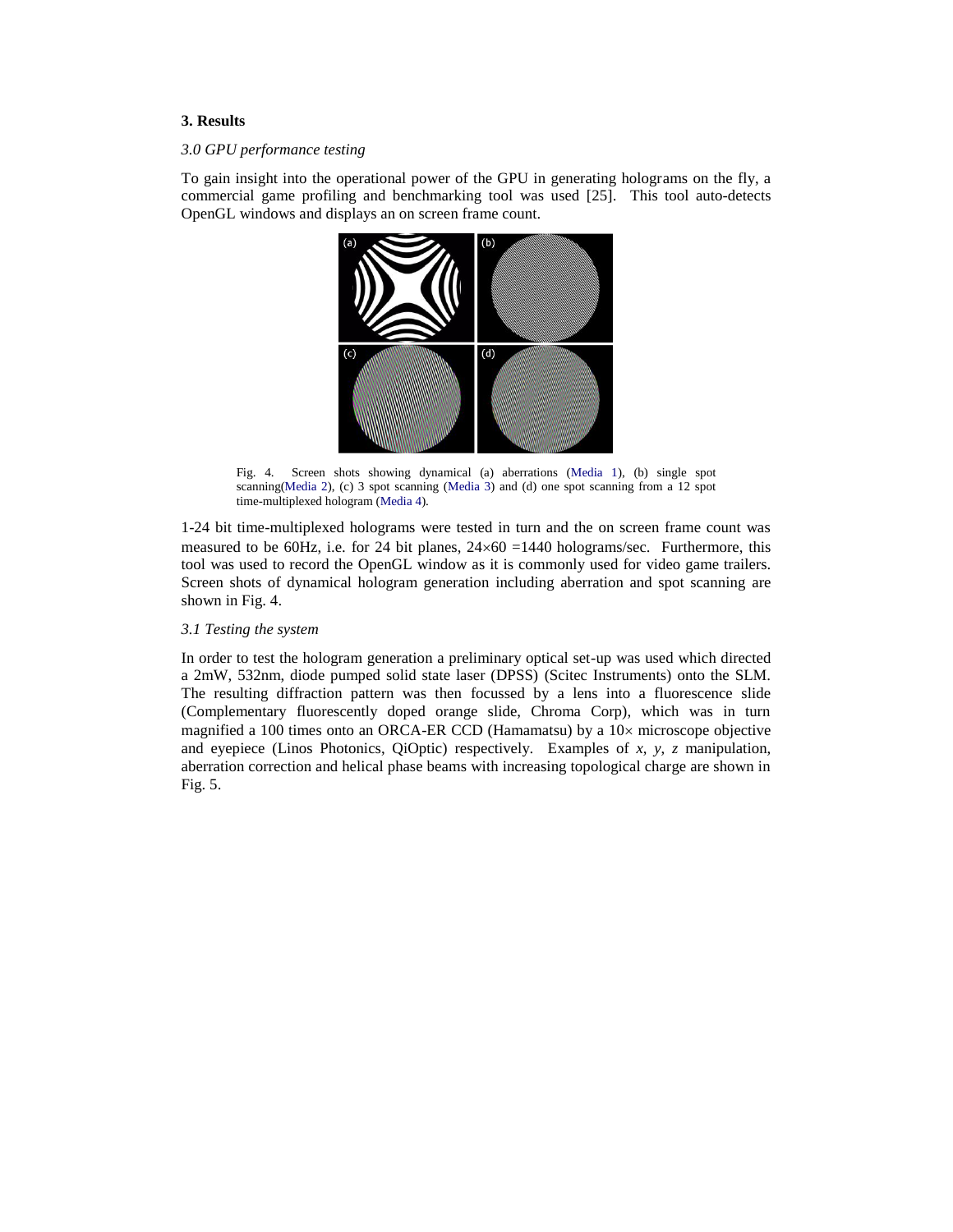

Fig. 5. Shows (a) *x*, *y*, manipulation of donut beams (Media 5), (b) independent *z* manipulation of donut beams (Media 6), (c) manual aberration correction (Media 7) and (d) donut beams with increasing topological charge (Media 8).

#### *3.2 Cell-SDM trapping experiments*

The ability of the optical system to trap was tested with three forms of the lipid and detergent coated SDMs as shown in Fig. 6.



Fig. 6. Shows test trapping on (a-c) Triton –X100 (Media 9-11), (d,e) DOPE/DOPC coated fluid SDMs (Media 12, 13) and DOPC/DMDTAB-coated silica SDMs (Media 14-15): (a) *x*, *y* manipulation of 6 trapped SDMs, (b) stage scanning with 4 trapped SDMs, (c) *z* manipulation of 4 trapped SDMs, (d-e) *x*, *y* manipulation of 8 and 6 SDMs respectively, (f) stage scanning with 6 Si SDMs and (g) *x*, *y* manipulation of 6 Si SDMs.

It was found that the trapping set-up was not power limited and ~50mW per trap (measured at the back aperture of the microscope objective) was sufficient to trap all types of SDMs, although it was found that approximately 10-20% more power was required for Triton-X coated droplets which was likely to be due to the lower index of refraction of the heptane core.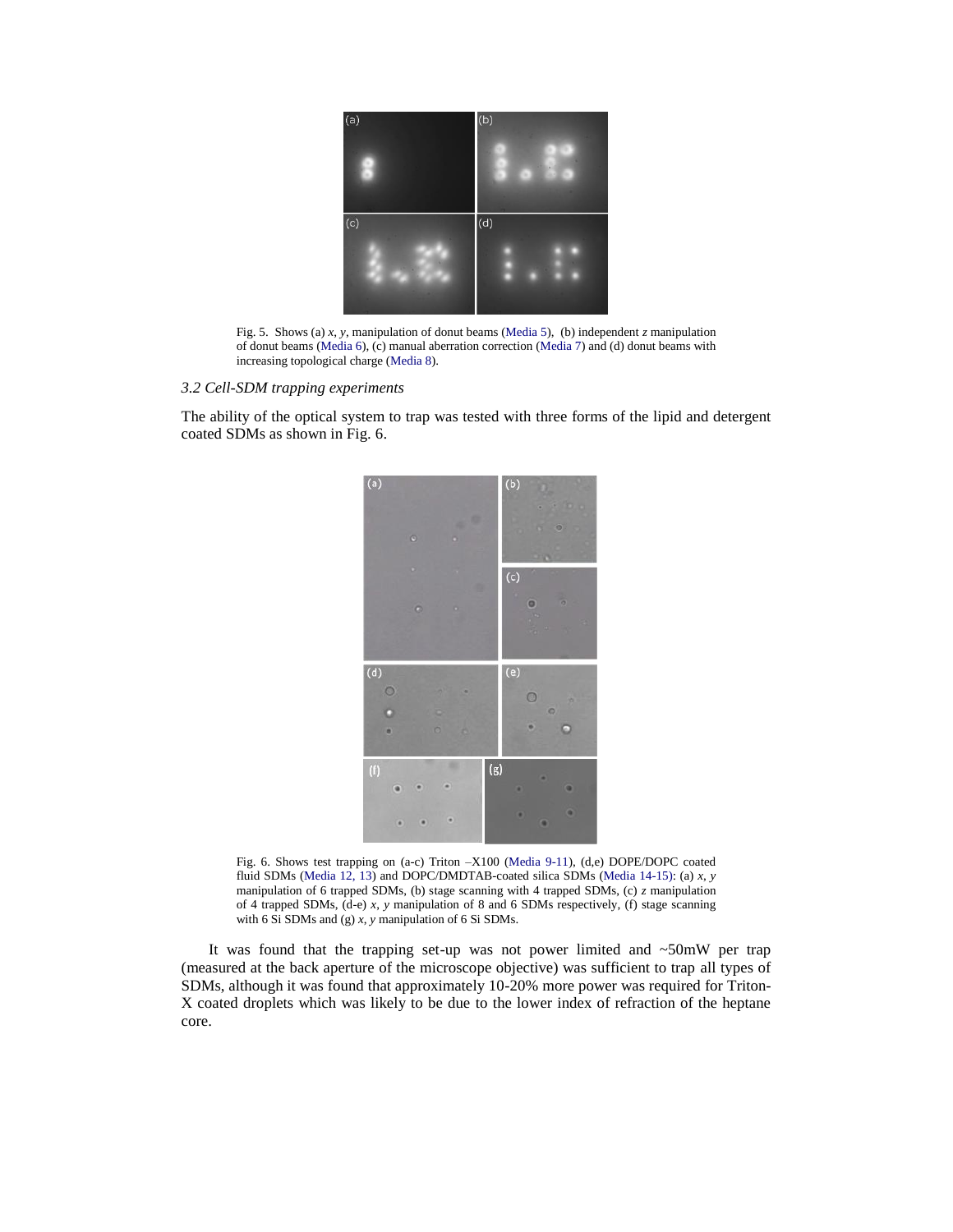The target system was loaded into a perfusion chamber on a microscope cover-slip, to minimise evaporation. 1µl SDM suspension was added and the mixture placed on the microscope stage. The point-and-click interface was then used to select multiple SDMs, which were then brought up sequentially to different sites of the membrane. After incubation times of 2 minutes, SDMs were removed from the cell and fluorescence microscopy used to visualise the uptake of the dye or EGFP-labelled CAAX. Fluorescence and bright-field images of exemplar multiply trapped SDM-cell interactions are shown in Fig. 7. Sampling rates varied between the different SDM formulations and target systems: typical rates for the silica-cores blobs were around 30% for EGFP uptake from cells and 50% for Nile Red from vesicles. Major causes of failure were the loss of the SDM either to permanent membrane adhesion or due to its displacement from the trap due to collision with floating debris.



Fig. 7. Bright-field (a) and fluorescence (b) images showing SDM-cell interactions at multiple sites on BE-cell surface. Brightness of SDMs 1 and 2 has been increased for clarity; SDM 3 is clearly visible without amplification. This clearly demonstrates different levels of either protein expression or sampling efficiency across the surface of the cell membrane. Sampling was significantly simpler from giant vesicles, shown in bright-field (c) and fluorescence (d) channels.

#### **4. Summary**

We have successfully demonstrated spatially selective simultaneous chemical digestion at multiple sites on the plasma membrane of human BE colon cancer cells using the recently introduced SDMs. These digestions were non-destructive, and no obvious alterations in cell function or viability were observed during or after sampling. This technique offers the potential for multiple samplings of a cell or cells of interest at regular time-points throughout their life-cycle, revealing information that would otherwise be averaged out in traditional celllysate analyses.

This takes advantage of a holographic optical tweezer system that can control multiple SDMs in 3D  $(x, y, z)$  by time-multiplexing the 24 bit planes of a FLCOS SLM and displaying binary holograms. We have combined this with the operational power of the GPU programmed in GLSL, which can be controlled by a user friendly LabView interface *via* a MFC -DLL. We believe that this is a practical solution to generating dynamical holograms in real time that can be conveniently controlled by a non-specialist computer programmer. Furthermore, this retains the full utility and functionality of LabView e.g. the writing of